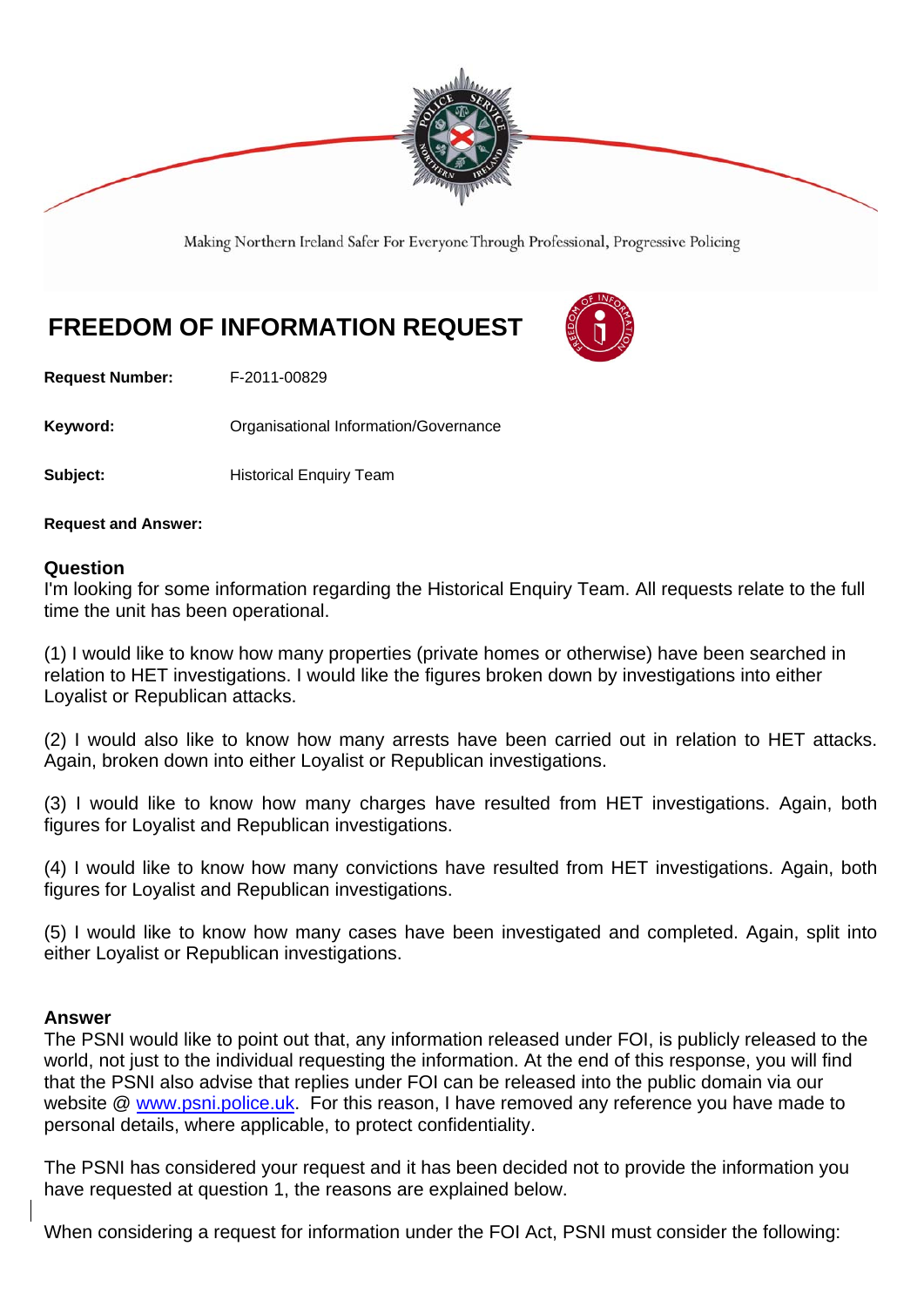A public authority must still confirm or deny whether it holds the information requested unless the cost of this alone would exceed the appropriate limit. There are two distinct areas in relation to fees contained within the legislation.

The first area is relevant to the initial processing of a request when an authority, when estimating the time taken, can take into account the following four items:

Determining if the information is held; Locating the information; Retrieving the information; and Extracting the information to be disclosed from the other information.

Section 17(5) of the Freedom of Information Act 2000 requires the PSNI, when refusing to provide such information (because the cost of compliance exceeds the appropriate limit) to provide you the applicant with a notice which states that fact.

It is estimated to determine if PSNI holds or does not hold all of the above requested information regarding question 1 would exceed the "appropriate costs limit" under Section 12(1) of the Freedom of Information Act 2000 which is currently set by the Secretary of State at £450 or 18 hours of work.

The HET does not conduct any searches on its own behalf nor does it specifically record details of searches carried out on its behalf by the PSNI.

To date the HET has carried out 1112 reviews and to establish if a search has been conducted would require the case papers in each to be examined to extract the information if it is in fact recorded. This would take in excess of 100 hours.

The PSNI has the responsibility to carry out all searches and in order to establish which ones were carried out on behalf of the HET would entail using a considerable amount of hours well in excess of the 18 hour time limit.

The reason for this is:-

The PSNI would have to research 1000's of electronic and paper records to establish who a particular search was carried out for or on behalf of. As the records requested go back up to 6 years and the information is held in different formats this would place a considerable strain on resources and it would not guarantee that the information is in fact held. Further these records are held in different districts of the PSNI and each individual area would have to carry out the relevant research.

In accordance with the Freedom of Information Act 2000, this letter should be considered as a Refusal Notice, and the request has therefore been closed.

## **Section 16 Advice and Assistance**

You may wish to submit a refined request in order that the cost of complying with your request may be facilitated within the 'appropriate limit'. In compliance with Section 16 of the Act, I have considered how your request may be refined to bring it under the appropriate limit.

Unfortunately, due to the reasons already outlined above thousands of records would need to be located from different areas and researched. It would be extremely difficult for the PSNI to advise you how to refine your request to a point below the £450 cost limit. In addition, the fact that records of the time frame you are referring to are hard copy paper documents and electronic, only makes the search even more time consuming.

Submission of a refined request would be treated as a new request, and considered in accordance